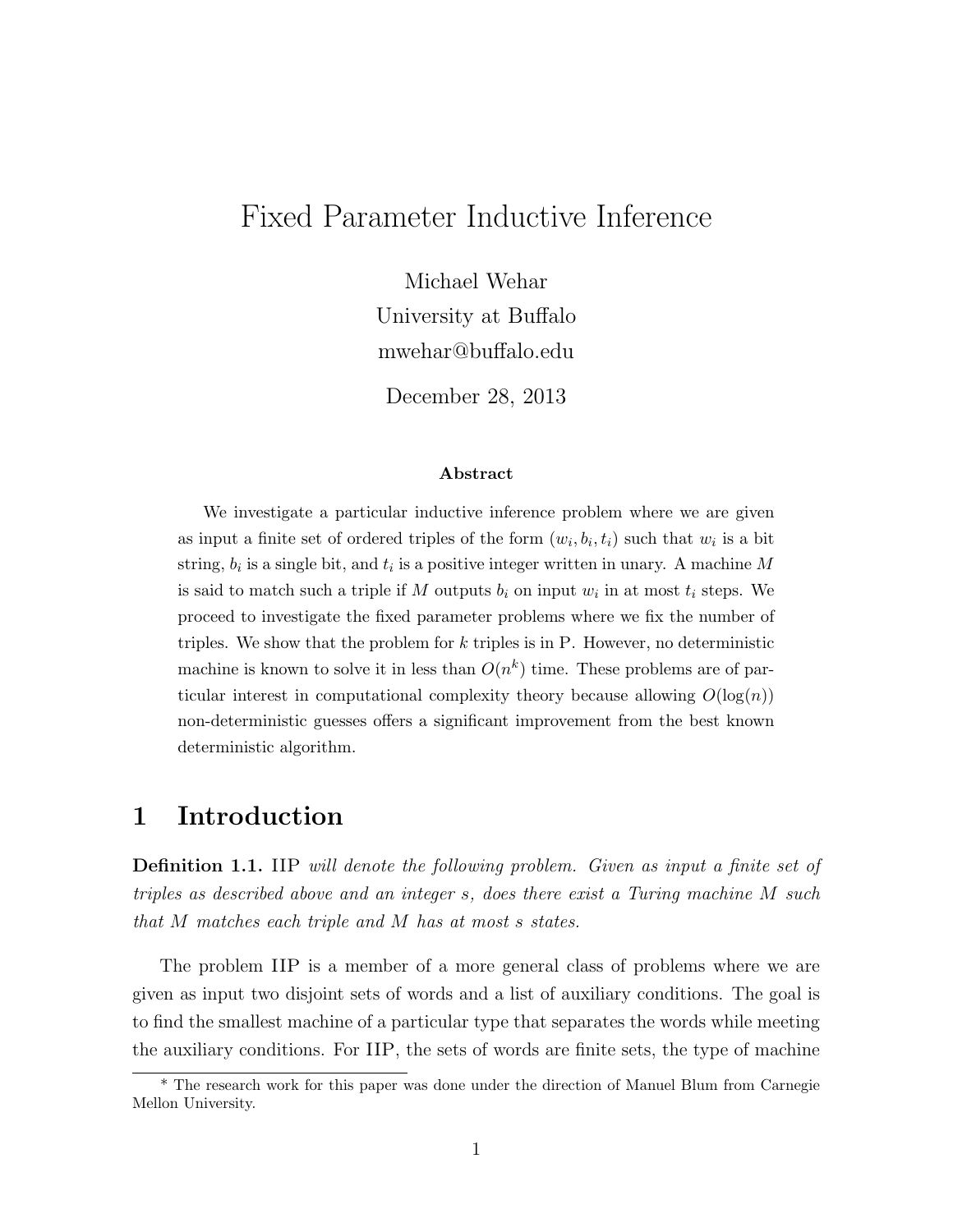is two tape Turing machine with a read only input tape and a read/write work tape, and the auxiliary conditions consist of runtime bounds for the words from the given two sets. It's important to notice that for Turing machines, if the input does not include auxiliary conditions, then the problem is not solvable. However, for DFA's and PDA's, the problem of separating two disjoint finite sets of words is solvable (without auxiliary conditions). A few such problems are discussed in [10]. In addition, there are problems that involve infinite sets of words. For example, finding the smallest DFA that separates two disjoint regular languages [2].

The problem IIP is clearly in NP. IIP is also believed to be NP-hard [1]. This seems to be a reasonable hypothesis given that finding the smallest DFA that separates two finite sets of words is known to be NP-hard [5]. However, after much effort, the author decided to take the opposite route and try to find methods for solving the problem. In particular, we present a construction that assigns each finite set of triples a sufficiently small Turing machine. The number of states in the assigned Turing machine will depend more so on the number of triples than the length of the  $w_i$ 's. We are therefore led to consider the fixed parameter problems where we fix the number of triples. Let  $k$ -IIP denote the set of strings in IIP with at most  $k$  triples. First, we give a construction for matching two triples. Then, we optimize the construction to show that  $2\text{-}\text{HP} \in \text{P}$ . Finally, we generalize the construction to show that  $k$ -IIP  $\in$  P for all  $k \in \mathbb{N}$ .

### 2 Basic Construction

**Proposition 2.1.** 2-IIP  $\in$  DTIME(poly $(n) \cdot 2^{O(\log(n) \log \log(n))})$ .

*Proof.* Let an input consisting of  $(w_1, b_1, t_1), (w_2, b_2, t_2)$ , and s be given. First, if  $b_1$  $= b<sub>2</sub>$ , then there exists a machine with one state that matches both triples i.e. either the machine that accepts all words or the machine that rejects all words. The remainder of the proof will be concerned with the case  $b_1 \neq b_2$ .

Consider the words  $w_1$  and  $w_2$ . Let i denote the least bit index where  $w_1$  and  $w_2$ differ. In the event that  $w_1$  is a prefix of  $w_2$  or  $w_2$  is a prefix of  $w_1$ , i will denote the length of the shorter word. It is important to note that the Turing machines have blank symbols after the input word so that it can recognize when the end of the input word has been reached. Also, consider the runtimes  $t_1$  and  $t_2$ . If  $t_1$  or  $t_2$  is less than i, then there does not exist a machine that matches both triples because it takes at least i steps for the input head to get to a bit where  $w_1$  and  $w_2$  differ. Therefore, it is appropriate for us to say that a machine matches both triples with optimal runtime if it halts on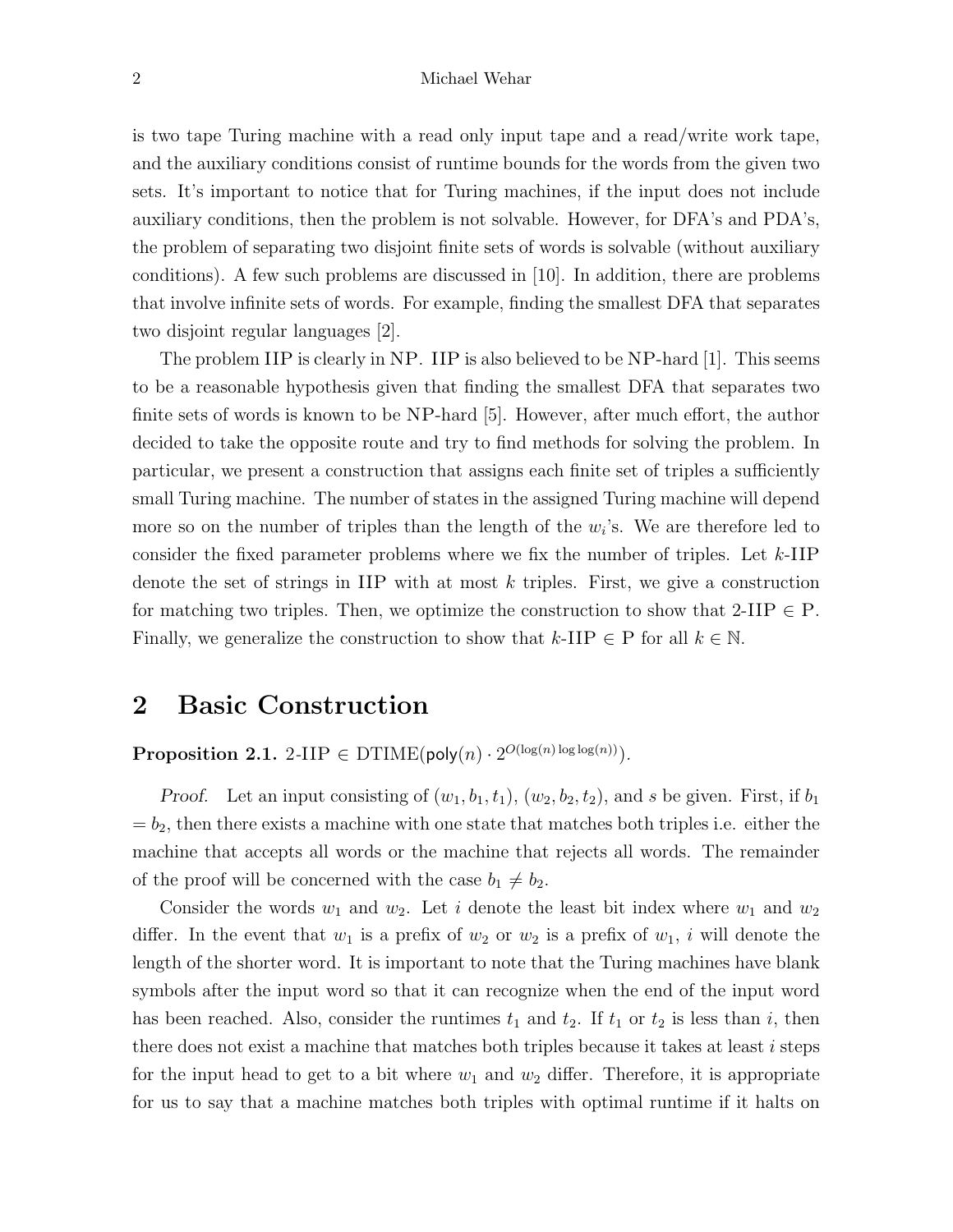

2.a. Three Stages. 2.b. Diagram for printing 1101.

inputs  $w_1$  and  $w_2$  in exactly i steps. Such a machine will also be said to have optimal runtime on  $w_1$  and  $w_2$ .

We will construct a machine that matches both triples with optimal runtime and this machine will have  $\lceil 3 \log(i) \rceil + c$  states where c is a constant that does not depend on the triples. Therefore, if s is at least  $\lceil 3 \log(i) \rceil + c$ , then there exists a machine with at most s states that matches both triples. Otherwise, since for all  $m \in \mathbb{N}$  there are  $2^{O(m \log(m))}$  machines with m states, we get an upper bound  $2^{O(\log(i) \log \log(i))}$  for the number of machines with at most s states. Therefore, we can solve 2-IIP with brute force enumeration in DTIME( $\mathsf{poly}(n) \cdot 2^{O(\log(n) \log \log(n))}$ ) steps.

**Claim 2.1.** There exists a Turing machine with at most  $\lceil 3 \log(i) \rceil + c$  states that matches both triples and has optimal runtime on  $w_1$  and  $w_2$ .

Proof. We want our machine to move across the input tape to index i where  $w_1$ and  $w_2$  differ and decide which bit to output based on which bit is stored at index i. Let's start with an easier construction for a machine with  $\lceil \log(i) \rceil + c$  states that doesn't meet the optimal runtime condition. We build a machine that prints the number  $i$  in binary and then decrements the value on the work tape like a counter until it reaches 0. Each time the machine decrements the value on the work tape, the input head shifts one bit to the right. When the work tape value reaches 0, the input head will be at index i and the machine will decide which bit to output. The machine can be made to run in  $(2i + 1)$   $\lceil \log(i) \rceil$ . It takes  $\lceil \log(i) \rceil$  steps to print i and  $2i$   $\lceil \log(i) \rceil$  steps to decrement the counter from i to 0.

Now, we will show how to modify the preceding construction to meet the optimal runtime condition. If i has the form  $\lceil \log(j) \rceil (2j+1)$  for some  $j \in \mathbb{N}$ , then we can build a machine that prints  $j$  and then decrements such that at each step the input head moves 1 index to the right. Since this machine runs in  $i$  steps, the work tape value will be 0 when the input head is at index i. The number of states in this machine is  $\lceil \log(j) \rceil + c$ . For an arbitrary  $i \in \mathbb{N}$ , we can find  $j \in \mathbb{N}$  such that  $(2j+1) \log(j) \leq i \leq (2j+3) \log(j+1)$ .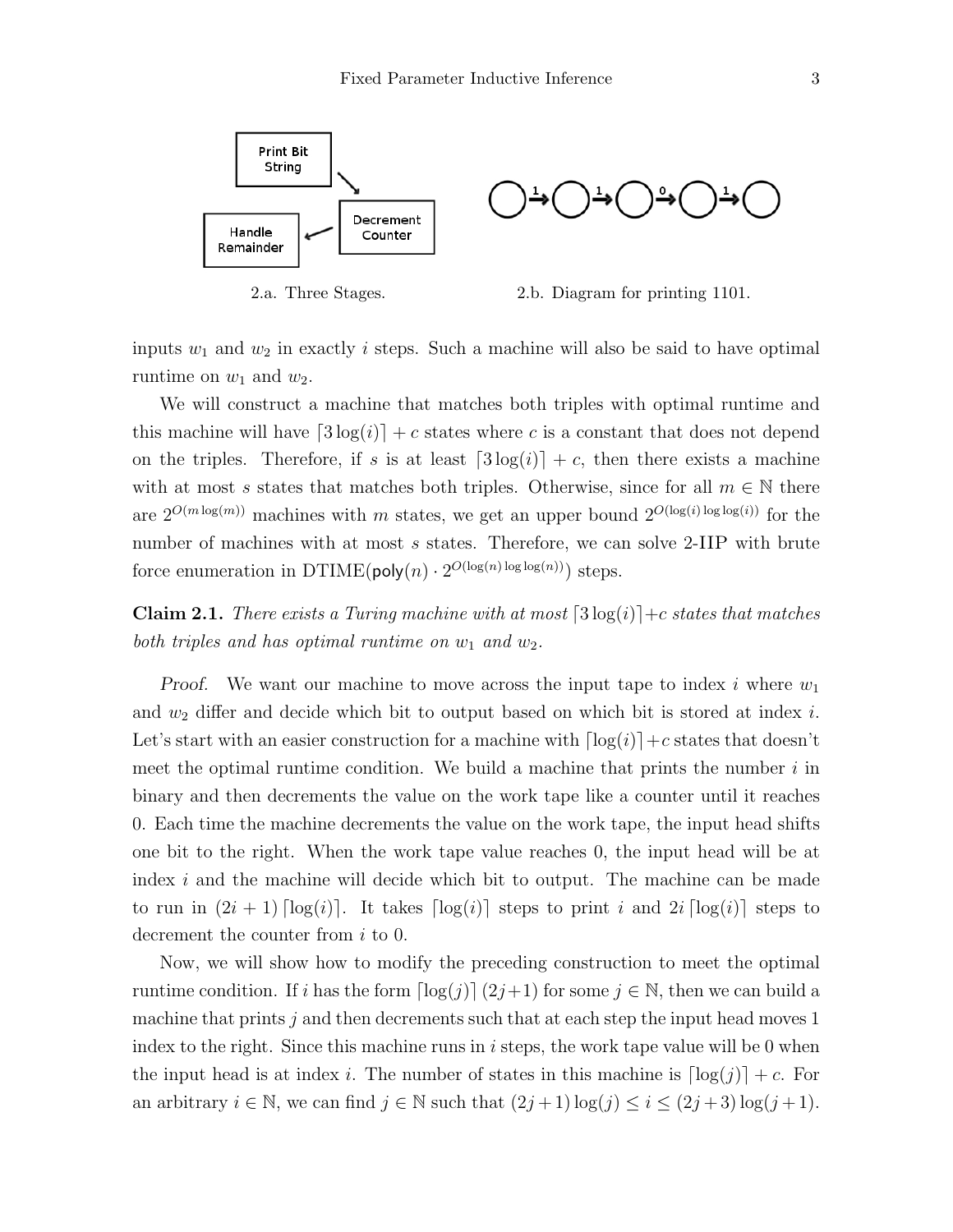#### 4 Michael Wehar

Using calculus, we get  $(2j + 3) \log(j + 1) - (2j + 1) \log(j) = \int_j^{j+1} (2 \log(x) + 2 + \frac{1}{x}) dx$  $\leq 2\log(j+1)+3$ . Therefore, i is within  $2\log(j+1)+3$  of  $(2j+1)\log(j)$ . Hence, we can take the machine for  $(2j + 1) \log(j)$  with  $\lceil \log(j) \rceil + c$  states and add at most an additional  $2\log(j + 1) + 3$  states to get a machine for i with at most  $\lceil 3\log(j) \rceil + c \leq$  $[3 \log(i)] + c$  states.

# 3 Optimization for Smaller Machine

### Theorem 3.1. 2-IIP  $\in$  P.

Proof. In the previous argument, we constructed a small machine that matches two triples. Given two triples with input words  $w_1$  and  $w_2$ , the machine moves to the first bit index i where  $w_1$  and  $w_2$  differ and outputs based on the bit at this index. The machine's computation is split into three stages represented by figure 2.a. The machine has approximately  $log(i)$  states. I claim that there is a smaller machine that moves to index i and halts. We will construct such a machine with  $h(i)$  states such that  $2^{h(i) \log(h(i))}$  is bounded by a polynomial in i. This will imply that we only need to enumerate through polynomially many machines to find the smallest machine that matches two triples. Therefore,  $2$ -IIP  $\in$  P.

The function h is defined by  $h(i) = max\{ j \in \mathbb{N} \mid 2^{j \log(j)} \leq i \}$ . We will introduce a construction for a machine with  $O(h(i))$  states that moves to index i and then halts. Similar to before, the machine will print a bit string on the work tape, decrement its value, and finally move the input head a remaining number of cells to the right.

Let a positive integer  $m$  be given. We will give a construction for a machine with  $O(h(m))$  states that prints m on the work tape in at most  $p(h(m))$  steps for some polynomial p. Let  $S_j$  for j from 1 to  $h(m)$  denote states. In addition,  $O(h(m))$  auxiliary states will be used to perform predetermined subroutines. There will be type 1 transitions from  $S_j$  to  $S_{j+1}$  and  $S_{j+1}$  to  $S_j$  for each j. Each state  $S_j$  will be the source of one type 2 transition. There are  $h(m)$  choices for each type 2 transition's target. Therefore, we can represent each choice by a bit string of length  $log(h(m))$ . We can represent a full list of choices, one per state, by a bit string of length  $\log(m) = h(m) \log(h(m))$ . In addition, each bit string is associated with such a list of choices. Therefore, there is a list of choices that is associated with the binary representation of  $m$ .

Next, we will describe how the machine prints m. The process consists of  $h(m)$ phases, one for each state. In phase  $j$ , the machine will print a bit string of length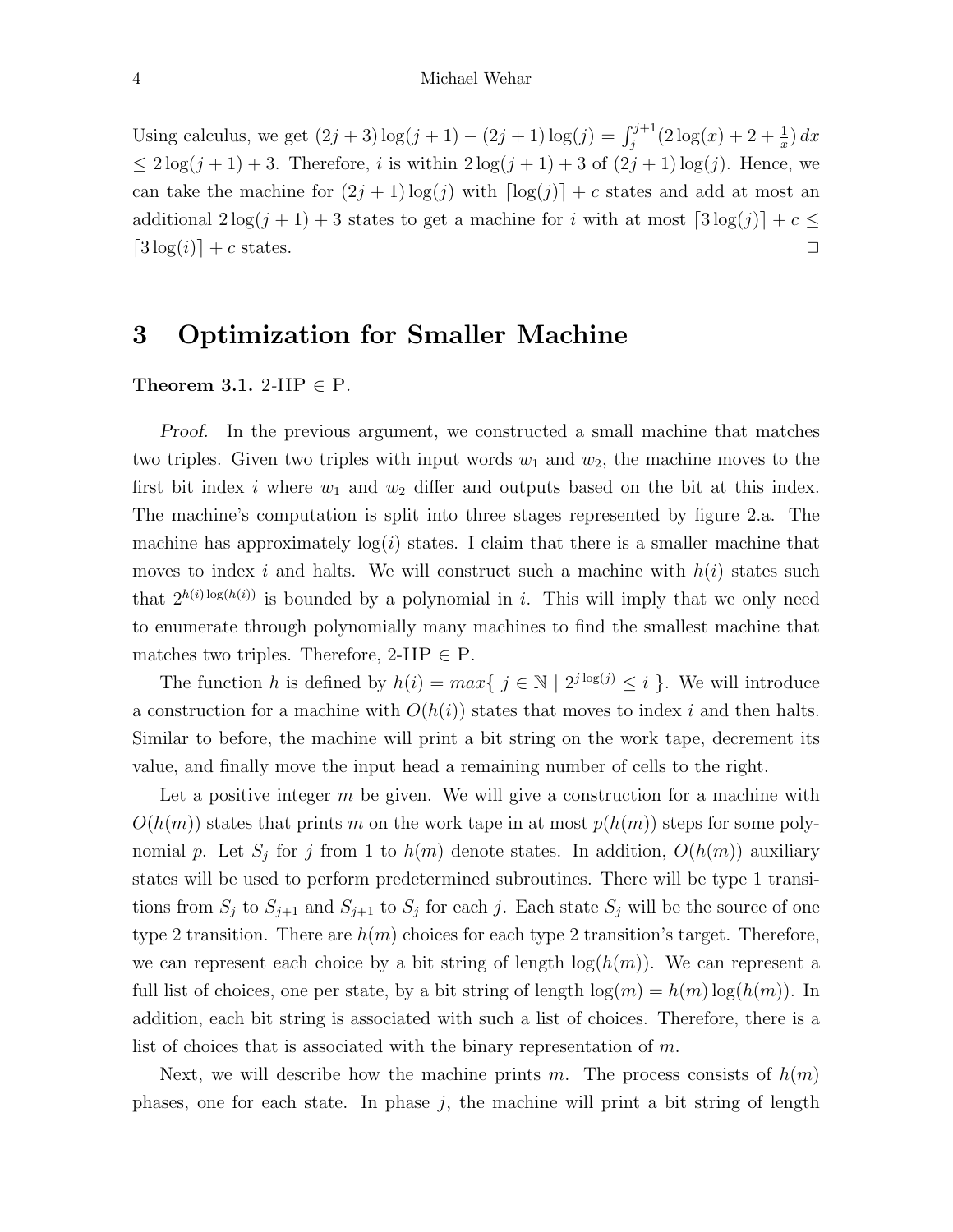

3.a. Diagram for printing 10111111.

 $log(h(m))$  that represents which choice  $S_j$  made (the target of its type 2 transition) and then move on to the next phase. In order to do this, the machine will need to keep count of which phase it is in and the bit strings printed in the previous phases. The machine will use the count for the current phase to move to the correct state via type 1 transitions. Then, it will follow a type 2 transition. Finally, it will follow type 1 transitions all the way back to  $S_1$ . As it moves back to  $S_1$  it will print the bit string for the associated choice. When it's finished, it will increment the phase count by 1. After all phases are complete, the work tape will have printed a bit string of length  $\log(m) = h(m) \log(h(m))$ . Now, it will decrement it's value. If at each step of the computation it moves one index to the right on the input tape, then when the counter reaches 0, it will be at an index between  $mh(m)$  and  $mh(m)+p(h(m))$  for some polynomial p.

Now, we pick the largest m such that the machine from the above construction halts on an index less than i. There exists some polynomial q such that  $m \leq i \leq$  $m+q(h(m))$  for all i and m defined in the preceding manner. By the construction from proposition 2.1, there is a machine that moves the input head  $i - j$  indexes with at most  $\log(q(h(m)))$  states. If we combine these two machines, then we get a machine with  $O(h(i))$  states that moves to index i and then halts.  $\Box$ 

### 4 Generalization for More Triples

#### Theorem 4.1.  $k$ -IIP  $\in$  P.

Proof. Let k triples be given. Group input words from these triples into sets A and R such that A contains words to be accepted and R contains words to be rejected. In the following, we will construct a graph that represents the fewest number of characters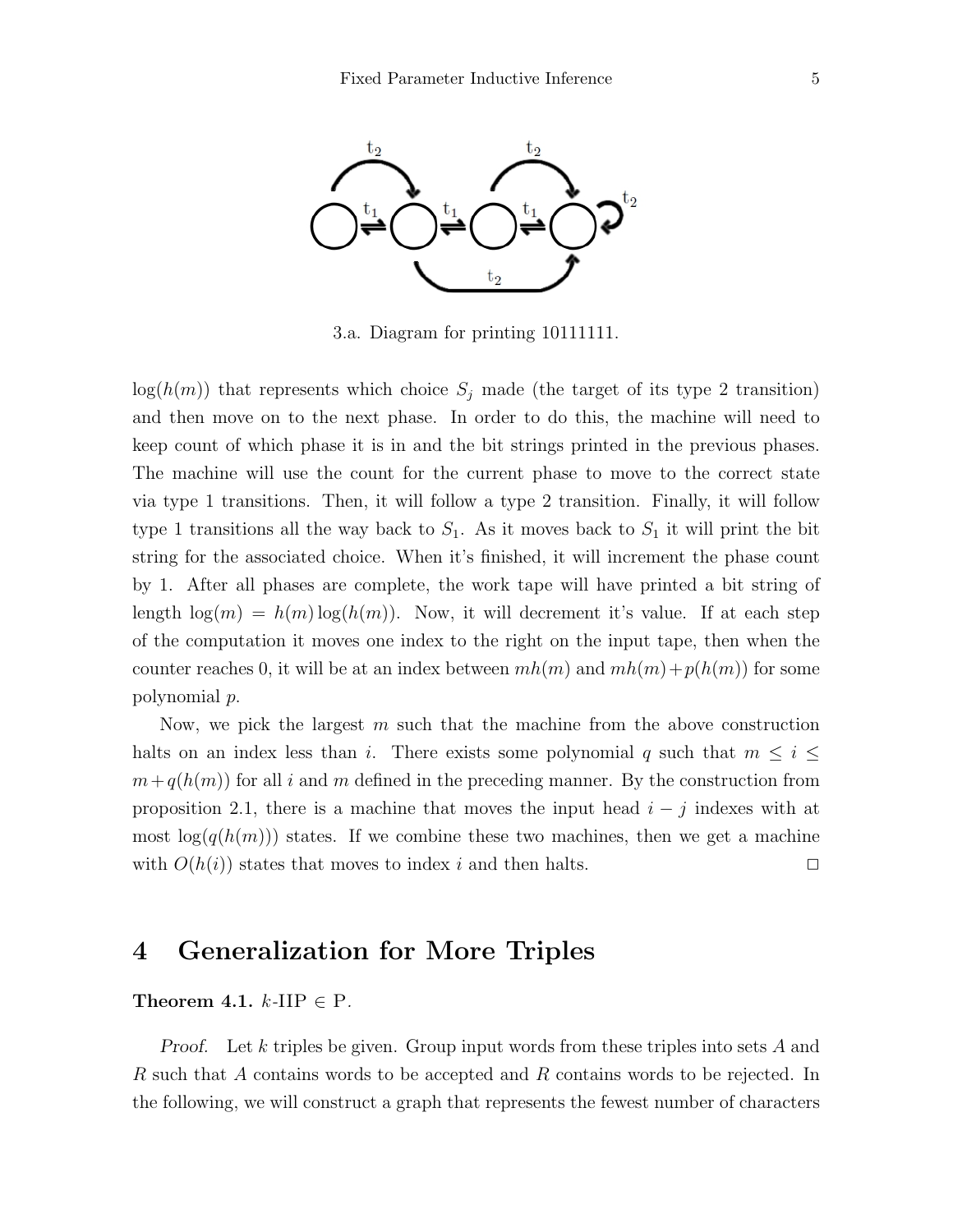a Turing machine needs to read to determine whether a word from  $A \cup R$  is in A or R.

We will construct a directed labeled graph similar to a DFA that will represent which words are in  $A$  and which words are in  $R$ . The underlying directed graph structure is a rooted binary tree directed towards the leaves. The directed edges are labeled with 0 or 1. Vertices are labeled as accept or reject to represent that the directed path from the root to this vertex is associated with a word in  $A$  or  $R$ , respectively. This structure would be a DFA, but it's incomplete in the sense that some vertices are not labeled as accept or reject because some words are neither in  $A$  nor  $R$ . Also, there are some vertices that do not have an outgoing edge for 0 or 1. However, the structure at least determines for each word  $w \in A \cup R$  whether w is in A or R.

Up to this point, there could be several graphs that represent  $A$  and  $R$  in this manner. However, we want a particular minimal such graph that reads the fewest characters needed to determine whether a word is in  $A$  or  $R$ . The following condition allows us to achieve this. If a vertex is labeled with accept [reject] and no descendants are labeled with reject [accept], then the vertex has a loop back to itself and no children. However, the loop isn't really used because as soon as we get to a vertex with a loop, we already know whether to accept or reject the word and don't need to read any more characters. I claim that there is a single graph that satisfies the preceding description with the fewest number of vertices, directed edges, and labels.

Now, we will compress the preceding graph and use the resulting structure to build a Turing machine that picks out exactly which bits matter in determining whether an input word is in  $\tilde{A}$  or  $\tilde{R}$ . We will take the preceding graph, remove branches, and add labels denoting the size of the removed branch. In particular, each maximal branch that only contains unlabeled vertices with exactly one child will be removed and the directed edge leading to this branch will additionally be labeled with the number of the removed vertices. To avoid confusion, the additional labels will be enclosed by parentheses. The only exception is when the root has only one child. In this case, we can compress the maximal branch down to one directed edge.

Let's try to get an upper bound on the number of vertices in the graph. Since  $A\cup R$ contains at most k vertices, at most k vertices are labeled as accept or reject. It follows that there are at most  $k$  vertices with fewer than two children each. One can show by induction that every binary tree with at most  $k$  vertices with fewer than two children has at most  $2k - 1$  vertices. In addition, there are at most  $2k - 2$  edges since each vertex, besides the root, has an indegree of 1.

The Turing machine will have the structure of the graph that we constructed, but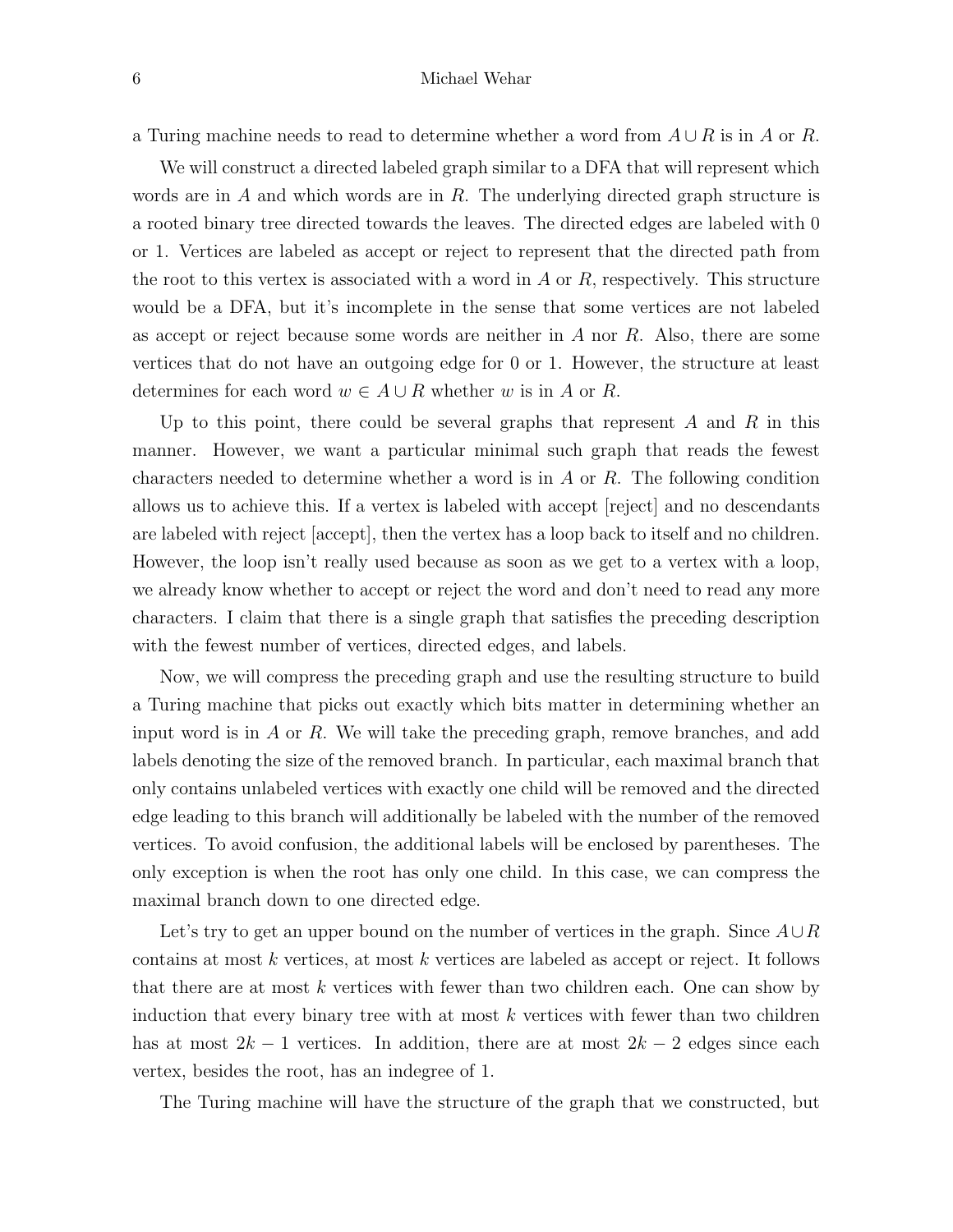

4.a. Example of graph construction.

with the counter mechanisms described in theorem 3.1 implemented at each edge with a parentheses label to move the specified number of cells to the right using at most  $h(n)$  states. The machine will have at most  $(2k-2)h(n)+1$  states because the graph has one root and at most  $2k - 2$  edges for which we need to add at most  $h(n)$  states. In addition, the graph was constructed in such a way that the machine will separate A and R with optimal runtime. Therefore, k-IIP is solvable in  $O(\text{poly}(n) \cdot 2^{ckh(n) \log(kh(n))})$ steps for some constant c. Since k is fixed, k-IIP  $\in$  P.

We will describe how the Turing machine operates as follows. The machine will take an input and follow the graph we constructed. We start at the root of the graph. If we are at a vertex with two children, then we decide which child to move to based on the current bit on the input tape and move the input head one cell to the right. If the edge we take also has a parentheses label, then we additionally move the input head the specified number of cells to the right. If we are at a vertex with only one child, then we check if we are at the end of the input head. If we are, then we accept or reject based on the label of the current vertex. Otherwise, we move the input head one cell to the right or one plus the specified number of cells if the edge has a parentheses label. If we are at a leaf, then we accept or reject based on the label of the current vertex.  $\Box$ 

### 5 Conclusion

We investigated an inductive inference problem that if solvable quickly, can be used to compute the size of the smallest Turing machine that matches a given set of data. The author has particular interests in two applications:

(1) "Given a large bit string, can we give a short description for the string?"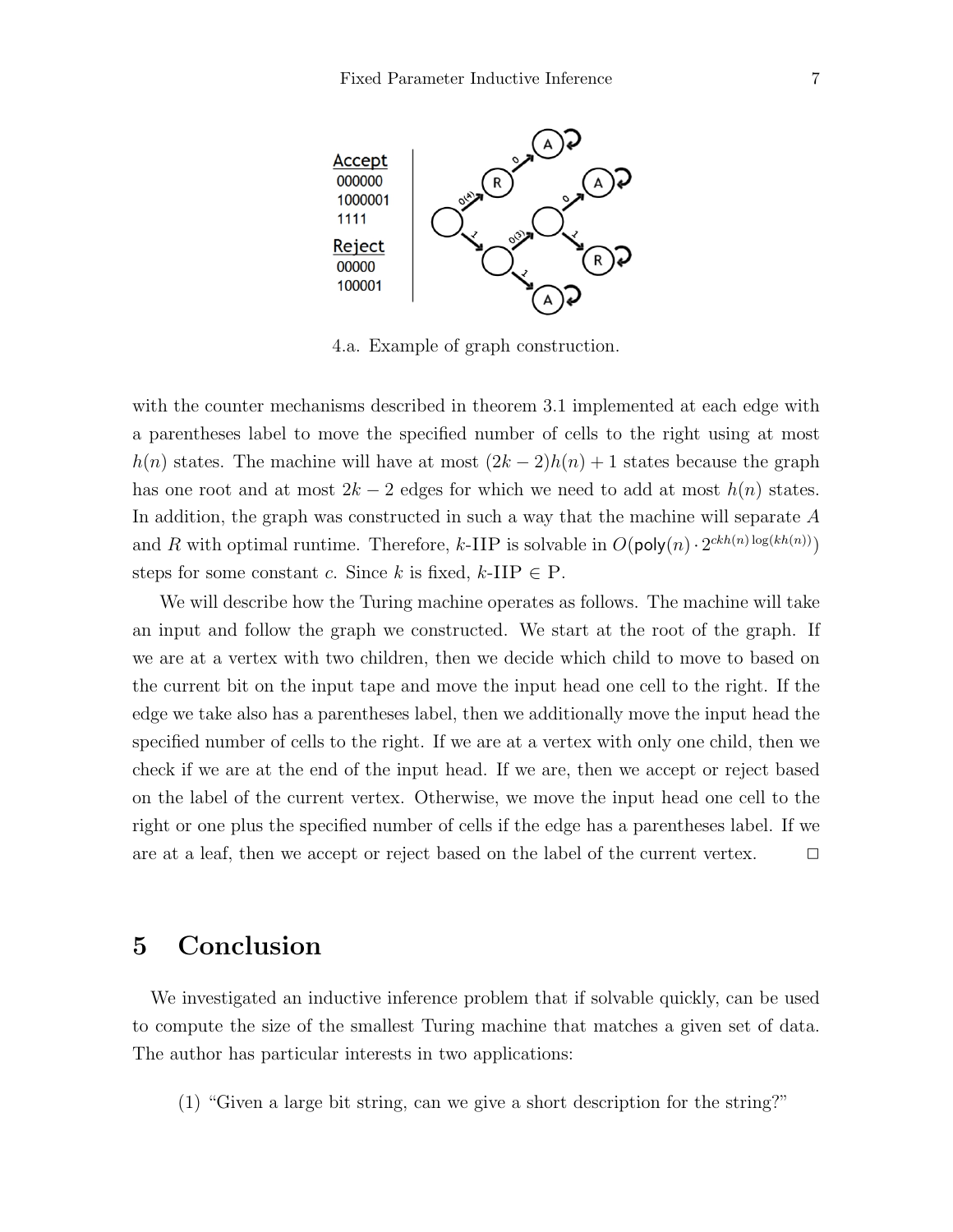#### 8 Michael Wehar

(2) "Given a physical device that takes input and produces output, is there a small Turing machine that models this device?"

Application (1) comes up when compressing data or trying to infer sequences. Application (2) comes up when trying to computationally model the outcomes from a physical experiment [1]. The author is interested in how modeling human experiments by Turing machines can be useful. Consider a student who is taking a multiple choice test. Associate with each question a triple of the form (question, response, response time). Now, construct a Turing machine that matches all such triples that we get from monitoring the student. It may be difficult to determine how much temporary memory the student used to answer a particular question. However, it's easy to compute how much temporary memory a Turing machine uses on an input.

On the other hand, if IIP is not solvable more quickly, then  $P \neq NP$ . If the k-IIP problems are not solvable more quickly, then we can show that even a small amount of non-determinism can provide quicker algorithms. In particular, using the construction from theorem 4.1, we can show  $\exists c \in \mathbb{N} \ \forall k \in \mathbb{N}, k\text{-HP}$  can be solved in  $O(n^c)$  steps using at most  $O(log(n))$  non-deterministic guesses. However, if  $\nexists c \in \mathbb{N}$  $\forall k \in \mathbb{N}, k$ -IIP  $\in$  DTIME $(n^c)$ , then a small amount of non-determinism provides a significant improvement for the  $k$ -IIP problems. More formally, we would get that for every non-decreasing function  $q(n) = \omega(\log(n))$  that can be computed in polynomial time, there is a problem solvable by a non-deterministic machine in polynomial time using at most  $g(n)$  non-deterministic guesses that is not in P. The reader should notice that IIP  $\notin$  FPT implies  $\nexists c \in \mathbb{N} \ \forall k \in \mathbb{N}, \ k\text{-HP} \in \text{DTIME}(n^c)$ .

It is also important to consider how difficult IIP is in comparison to the DFA problem. In particular, let  $\mathcal D$  denote the problem for DFA's where we are given two disjoint finite sets of words and a number s and want to determine if there exists a DFA of size at most s that separates the two sets. It was shown in [5] that  $D$  is NP-hard. We were unable to show that IIP is NP-hard. However, we did show that k-IIP  $\in$ P. Consider  $k-\mathcal{D}$  where we restrict our attention to inputs where the total number of words is k. We are led to the question, "Is  $2-D$  in P or NP-hard?" One might expect that  $2-D$  is in P because  $2-IIP$  is in P and Turing machines are more computationally powerful than DFA's. However, the fact that Turing machines are more computationally powerful than DFA's should make the problem easier because we may be able to use their computational power to build smaller machines that separate finite sets. The question is open and we refer the interested reader to [3] and [10].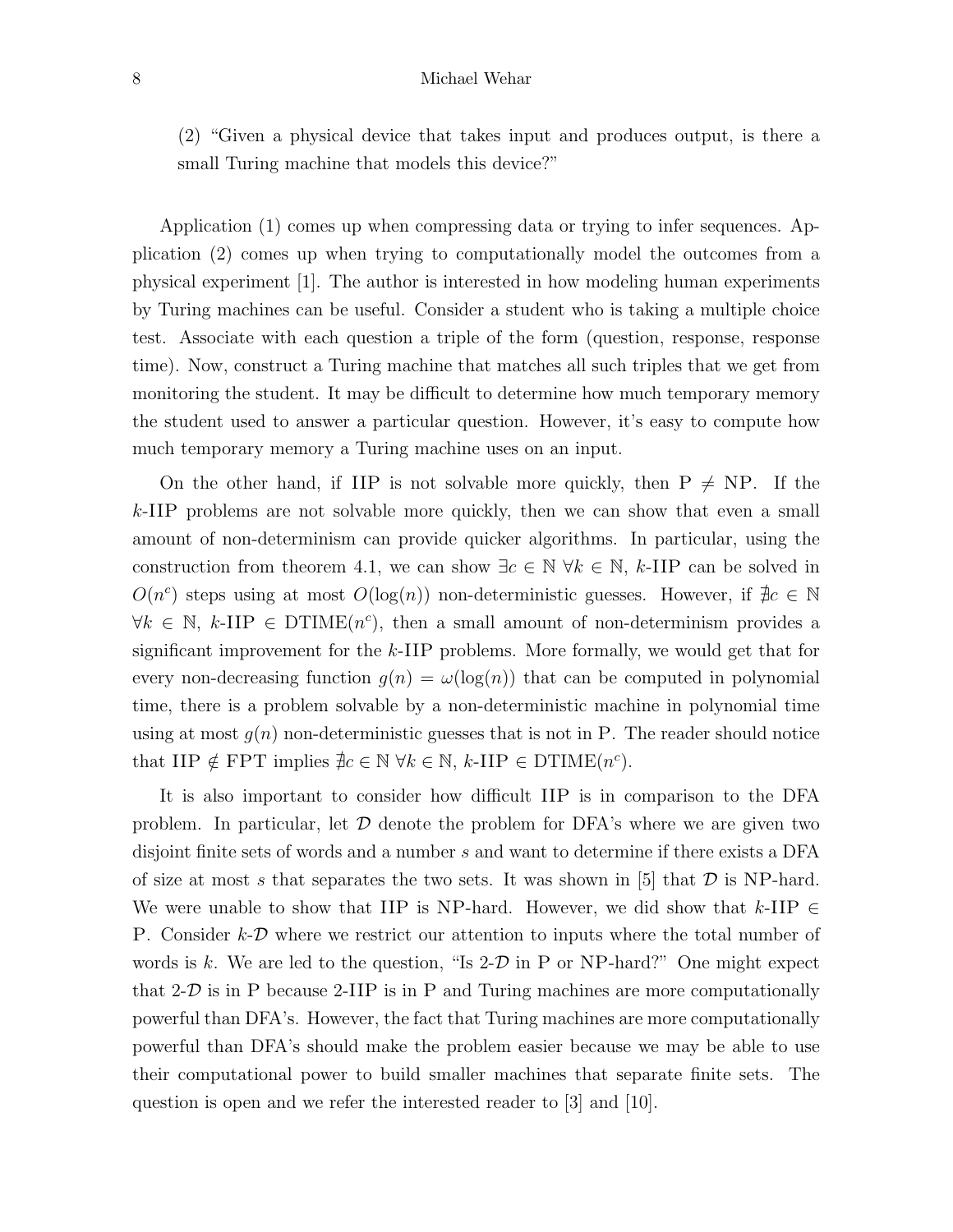As a final remark, we were unable to show that the  $k$ -IIP are solvable in less than linear space. However, we suggest that one may be able to apply results from [7] to show that  $k$ -IIP  $\in$  DSPACE( $\frac{n}{\log(n)}$ ). Since  $k$ -IIP  $\in$  P, either there exist algorithms for solving k-IIP in less space or  $P \neq L$ .

# 6 Acknowledgments

The author would like to thank Manuel Blum for several meetings and discussions focused on IIP and other inductive inference problems. In addition, the author would like to thank Manuel Blum and Joseph Swernofsky for suggestions and corrections related to the content of the paper.

# References

- [1] Manuel Blum. Timed Inductive Inference. Unpublished, 2012.
- [2] Yu-Fang Chen, Azadeh Farzan, Edmund M. Clarke, Yih-Kuen Tsay, and Bow-Yaw Wang. Learning minimal separating dfas for compositional verification. Lecture Notes in Computer Science, 5505:31–45, 2009.
- [3] James Currie, Holger Petersen, John Michael Robson, and Jeffrey Shallit. Separating words with small grammars. J. Automata, Languages, and Combinatorics, 4:101–110, 1999.
- [4] Erik D. Demaine, Sarah Eisenstat, Jeffrey Shallit, and David A. Wilson. Remarks on separating words. CoRR, abs/1103.4513, 2011.
- [5] E Mark Gold. Complexity of automaton identification from given data. Information and Control, 37(3):302 – 320, 1978.
- [6] Gregor Gramlich and Ralf Herrmann. Learning unary automata. Presented at Descriptional Complexity of Formal Systems, 2005.
- [7] John Hopcroft, Wolfgang Paul, and Leslie Valiant. On time versus space. J. ACM, 24(2):332–337, April 1977.
- [8] Leonard Pitt and Manfred K. Warmuth. The minimum consistent dfa problem cannot be approximated within any polynomial. J.  $ACM$ , 40(1):95–142, January 1993.